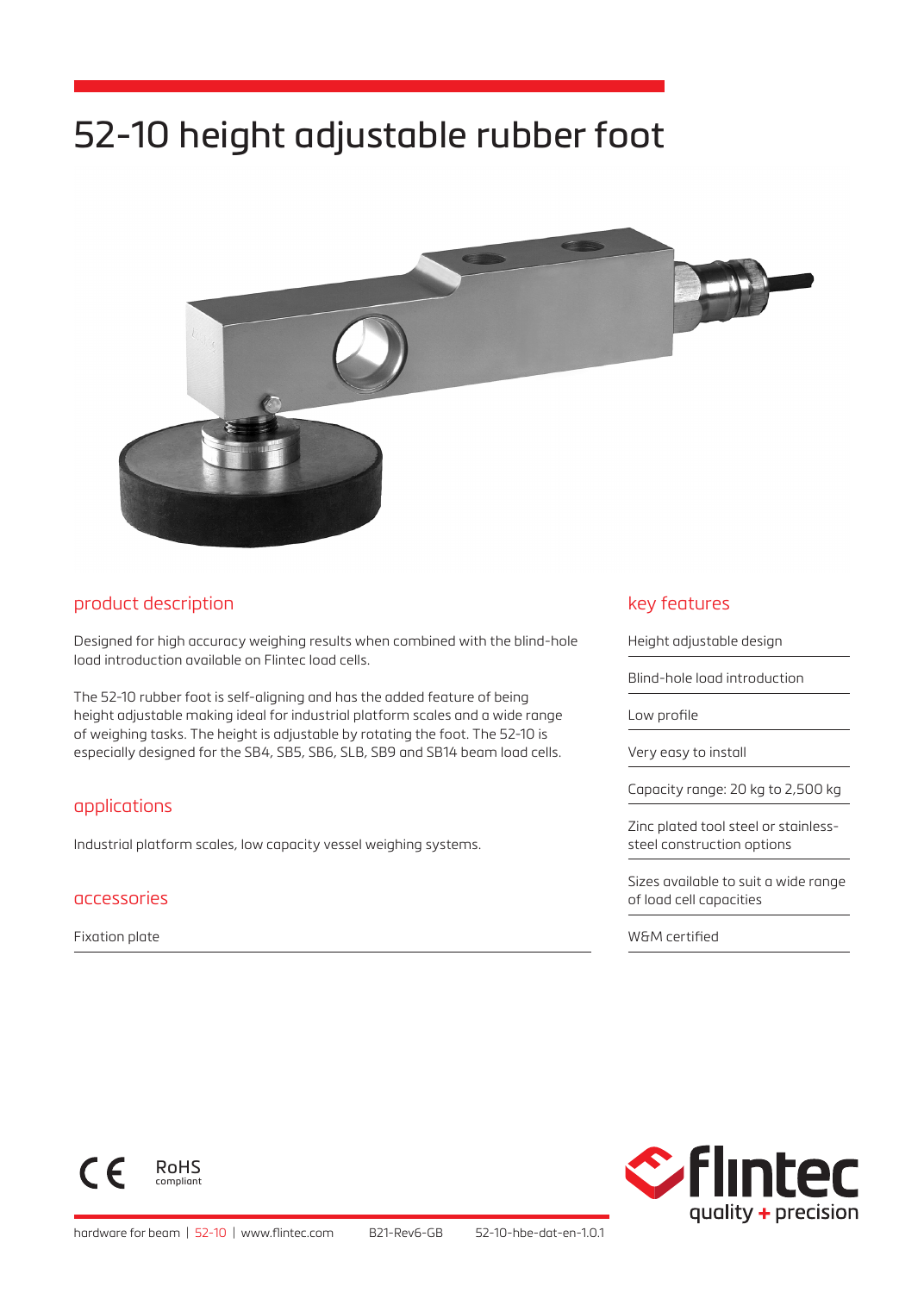## product dimensions (mm)





O\* - O-ring

R\* - Receptor for hook or other hardware

LS\* - Locking screw

MS\* - Load cell mounting surface

CH\* - Connection hook for ramps

RR\* - Retention ring

S\* - Shim installed for height adjustment

| Load Cell Type   | Capacity                         | D <sub>1</sub> | D <sub>2</sub> |     | н            |
|------------------|----------------------------------|----------------|----------------|-----|--------------|
| SB6              | 200500 N (20,4204 kg)            | 60             |                | 150 | $6571*$      |
| SLB / SB9        | 200500 lb (91227 kg) / 250 kg    |                |                | 154 | $5763*$      |
|                  | 15 klb (4542268 kg) / 5002000 kg | 80             | 30             | 164 | $5967*$      |
| <b>SB14</b>      | 0,55 klb (2272268 kg)            |                |                |     | $5866/6068*$ |
| <b>SB4 / SB5</b> | 520 kN (5102039 kg)              |                |                | 180 | 6371         |

\* Including spacer.

CAD files for customer's own application drawings are available for download from the Flintec homepage.

## details of SLB load cell